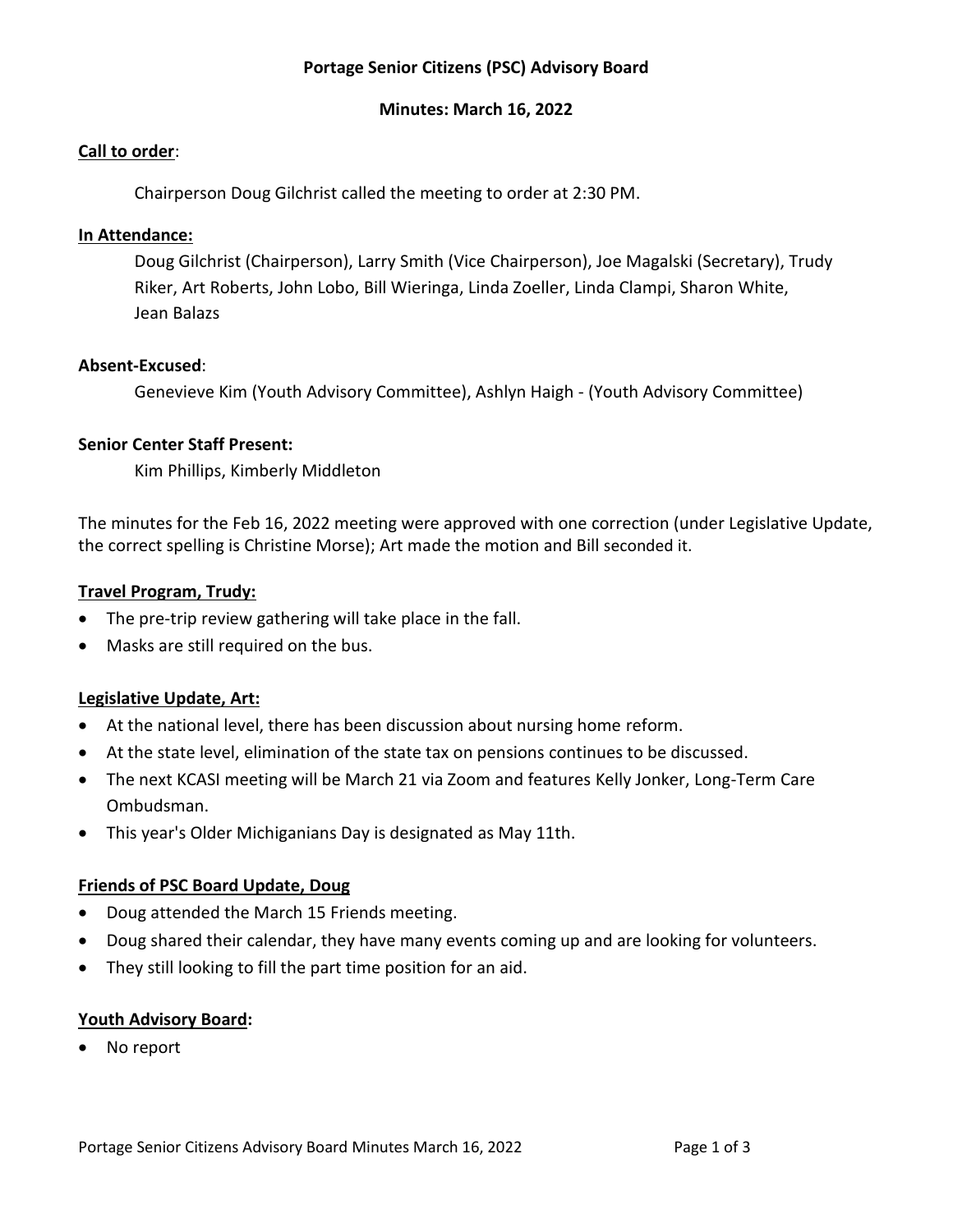## **Managers Report, Kim:**

- The Monthly Operations Report for February was provided on the back of the agenda.
- Overall attendance is increasing but is still below pre-Covid levels.
- The PSC is now a contract provider for United Healthcare which means that anyone with that insurance gets their PSC membership paid for by United Healthcare.

## **Old Business, Kim:**

- Update on current status of Senior Center (current location)
	- o The PSC now has use of the full parking lot which will allow for more events.
	- o United Healthcare will be providing the next Veterans lunch.
- PSC Construction Update
	- o The construction crew has been making great progress.
	- o The tentative plan for the move into the new building is:
		- April 29 Last day open in old building
		- May 2-6 Pack up items from old building
		- May 9 Start moving into new building
		- May 20 ribbon cutting ceremony
		- May 23 Start "soft" opening
		- June 6 Start fitness classes
	- o Based on the above, Kim suggested we cancel the May Advisory meeting. After a brief discussion, Trudy made a motion to cancel the May meeting, Linda Z seconded it and it was approved.
	- o The PSC will be looking for volunteers to help with the start up.
	- o The new building will be a site for election polling.
- PSC Fee Increases nothing new to report
- Kimberly reported that she is working on scheduling community resource presentations for our Advisory Board meetings (as discussed in our February meeting). For the April meeting, a representative from the Kalamazoo Area Agency on Aging will be coming.

## **New Business:**

- Membership Update: Kim
	- $\circ$  Kim provided a summary of membership numbers; including revenue since 2018.
	- $\circ$  Many people took advantage of renewing and obtaining a new membership before the fees increased in March. For fiscal 2022 (ends June 30, 2022), revenue and lifetime memberships are way up.
	- o Many members are now paying via credit card (the PSC recently added this option).
	- o 70 people attended the March new member breakfast.